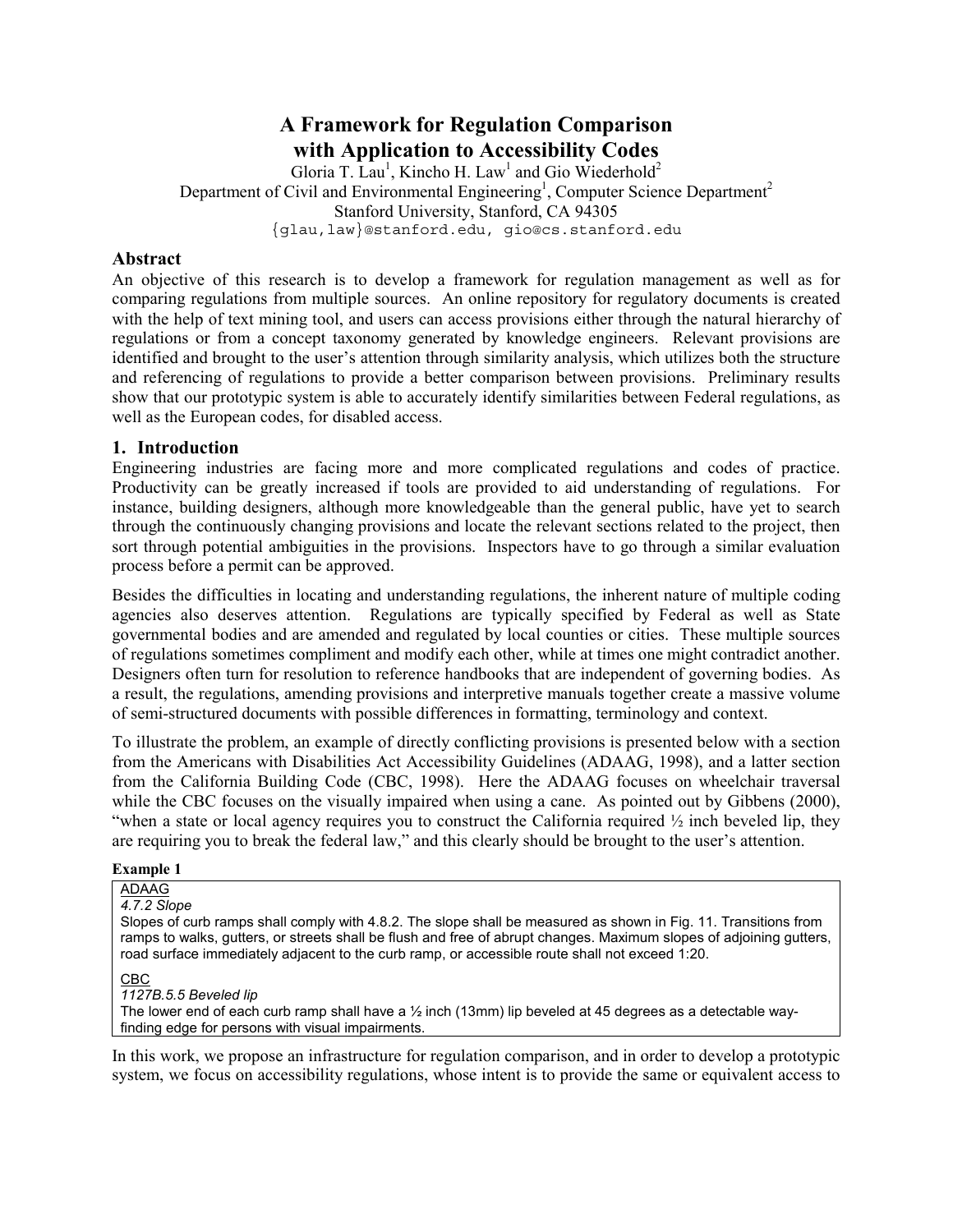a building and its facilities for disabled persons. Our corpus currently includes two Federal documents: the Americans with Disabilities Act Accessibility Guidelines (ADAAG, 1998), and the Uniform Federal Accessibility Standards (UFAS, 1986). As for comparison, selected regulations from the United Kingdom are incorporated as well, e.g. the British Standard (BS8300, 2001).

# **2. Data Representation**

The first phase of the project is to develop an online repository of regulatory documents, and a schematic of this process is shown in Figure 1a. As for data format conversion, a shallow parser is developed to consolidate different documents into eXtensible Markup Language (XML) (W3C, 2003) for its capability to handle semi-structured data. The hierarchy of regulations is maintained by properly structuring the XML tags, e.g. Section 3.4.1 is a child node of Section 3.4, thus it is structured as a child element of Section 3.4 in the XML tree.



 **(a) Repository development schematic (b) OntoView by Semio Figure 1. Document repository and categorization** 

After the documents are parsed into XML format, Semio Tagger (Semio, 2002), a commercial tool for text categorization, is used to help develop a taxonomy for regulations. A list of important noun phrases, or *concepts*, is first identified by the Tagger, with a knowledge engineer to create a taxonomy accordingly. Figure 1b above shows a taxonomy generated using Semio where users can click through the structure to view relevant provisions classified based on concepts. Repository development is complete with feature extraction, which extracts from regulations the identified features that signal related or similar sections. To illustrate the idea, an excerpt from the original provision is shown below followed by the complete set of XML mark-up of features.

### **Example 2**

| Original provision from the UFAS                                                                          |
|-----------------------------------------------------------------------------------------------------------|
| 4.6.3 Parking Spaces. Parking spaces for disabled people shall be at least 96 in (2440 mm) wide and shall |
| Exception: If accessible parking spaces for vans designed for handicapped persons are provided, each      |
| Refined provision in XML format                                                                           |
| <regelement name="ufas.4.6.3" title="parking spaces"></regelement>                                        |
| <concept name="access aisle" num="3"></concept>                                                           |
| <indexterm name="accessible circulation route" num="1"></indexterm>                                       |
| <measurement quantifier="min" size="96" unit="inch"></measurement>                                        |
| $\le$ ref name="ufas.4.5" num="1" />                                                                      |
| <regtext> Parking spaces for disabled people shall be at least 96 in (2440 mm) wide and shall  </regtext> |
| <exception> If accessible parking spaces for vans designed for handicapped persons  </exception>          |
|                                                                                                           |

In the above example, the first feature is  $\langle$ concept $\rangle$ , or key phrase extracted from the corpus by Semio Tagger. Concept helps to identify similarities and conflicts due to its ability to capture sequencing information from phrases and its simplicity compared to traditional index terms. Another source of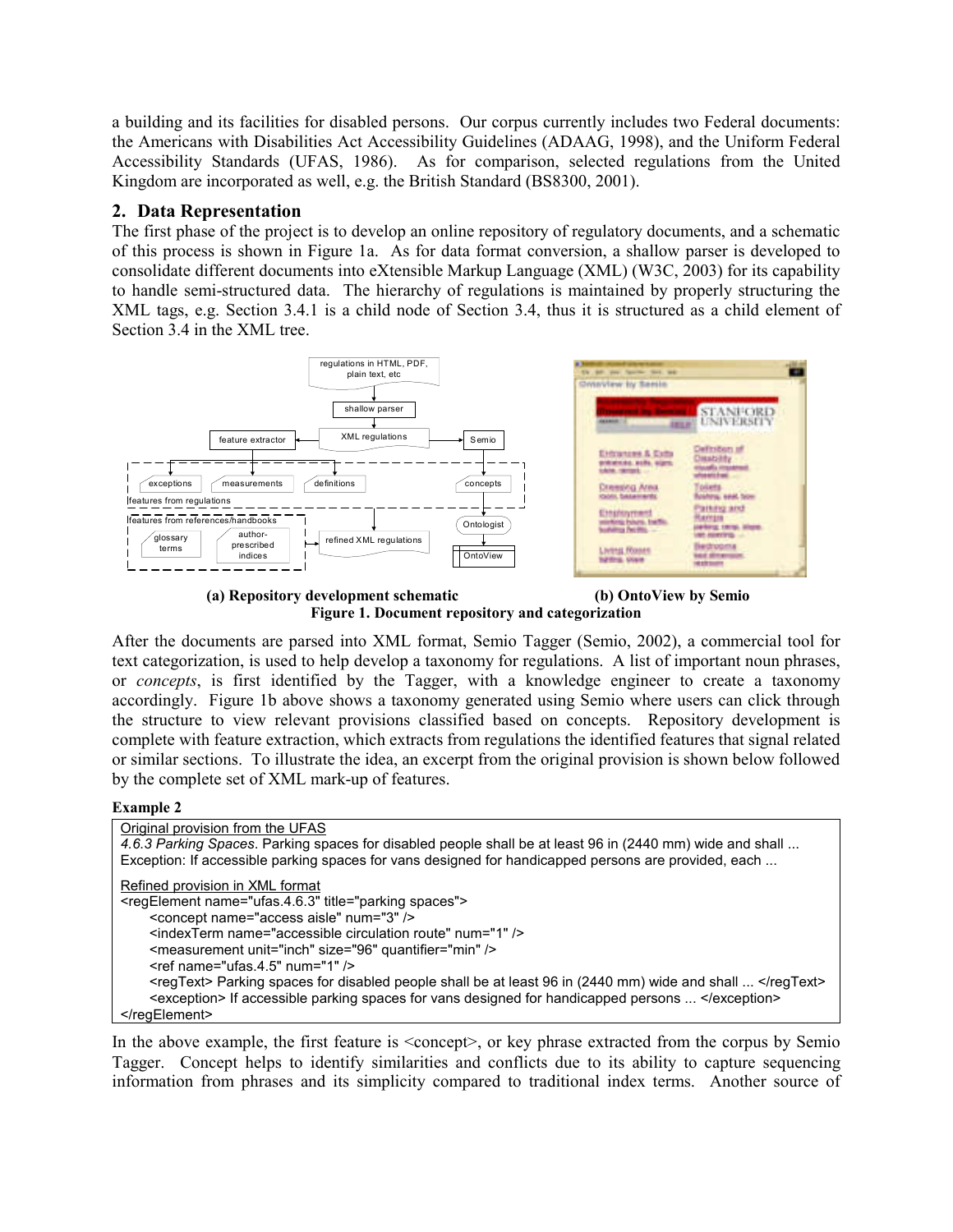potentially important terms comes from author-prescribed indices (<indexTerm>) at the back of reference books or even the regulation itself; such information created manually by human can sometimes be more valuable than machine-generated phrases. Particular to accessibility provisions, measurements  $(\leq_{\text{measurement}})$  play a very important role in which they define most of the conflicts, e.g. one provision might ask for a clear width of 10 to 12 inches, while another one might require 13 inches. Therefore, it is crucial to identify measurements and the associated quantifiers if there is any. Finally, references to other provisions and exceptions amending the body text of the provision are extracted and captured correspondingly in the <ref> and <exception> tags as shown above.

## **3. Similarity Comparison and Preliminary Results**

We aim to develop a reliable measure of relatedness between pairs of provisions, and to recommend relevant sections of a selected provision based on the similarity measure. Here since a typical regulation can easily go over thousands of pages, we do not attempt to compare a full set of regulation against one another; rather a section from one set of regulation is compared with another section from another set, such as a comparison between Section 4.3(a) in ADAAG and Section 3.12 in UFAS. The similarity score, denoted by  $f \in (0, 1)$ , is derived from a base score obtained by feature matching. Feature matching, as the name suggests, matches the same features between sections; it essentially reflects how much resemblance can be inferred between the pair of sections based on that particular feature.

After obtaining the base score between pairs of sections, it is subsequently refined by taking into account the hierarchical organization of regulations as a tree structure through neighbor inclusion. Using the term *psc* to represent collectively the parent, siblings and children of a provision, i.e. its immediate neighbors, the *psc* of a section A is compared with another section B, and vice versa, to include the similarity influence of neighbors on the two interested nodes (A, B). As for the effect of the not-so-immediate neighbors of nodes A and B, reference distribution is performed; this takes into account the fact that regulations are heavily self-referenced and cross-referenced documents, and that two sections referencing similar sections are more likely to be related and should have their similarity score raised. After successive score refinements, similarities from both near-tree neighbors and not-so-immediate neighbors are accounted for, and a stable ranking of the most related sections is produced as a result.

#### **Example 3**

| <b>UFAS</b>                                                                                                      |
|------------------------------------------------------------------------------------------------------------------|
| 4.13 Doors                                                                                                       |
| 4.13.1 General                                                                                                   |
| $\cdots$                                                                                                         |
| 4.13.9 Door Hardware                                                                                             |
| Handles, pulls, latches, locks, and other operating devices on accessible doors shall have a shape that is easy  |
| to grasp with one hand and does not require tight grasping, tight pinching, or twisting of the wrist to operate. |
| Lever-operated mechanisms, push-type mechanisms, and U-shaped handles are acceptable designs                     |
| $\cdots$                                                                                                         |
| 4.13.12 Door Opening Force                                                                                       |
| <b>BS8300</b>                                                                                                    |
| 12.5.4 Doors                                                                                                     |
| 12.5.4.1 Clear Widths of Door Openings                                                                           |
| 12.5.4.2 Door Furniture                                                                                          |
| Door handles on hinged and sliding doors in accessible bedrooms should be easy to grip and operate by a          |
| wheelchair user or ambulant disabled person (see 6.5). Handles fixed to hinged and sliding doors                 |
|                                                                                                                  |

To assess the performance of similarity comparison, first ADAAG is compared with UFAS. Our system shows a lot of similarities between provisions from ADAAG and UFAS; indeed some of them have similarity scores of 1. This correctly reflects the fact that the two federal codes are very similar, and that some sections are even identical. To illustrate the effect of structural comparison between nodes in the regulation tree, and also the difference between American and British codes, UFAS is compared with BS8300. Example 3 shows sections from the UFAS and BS8300 both focusing on doors. Given the